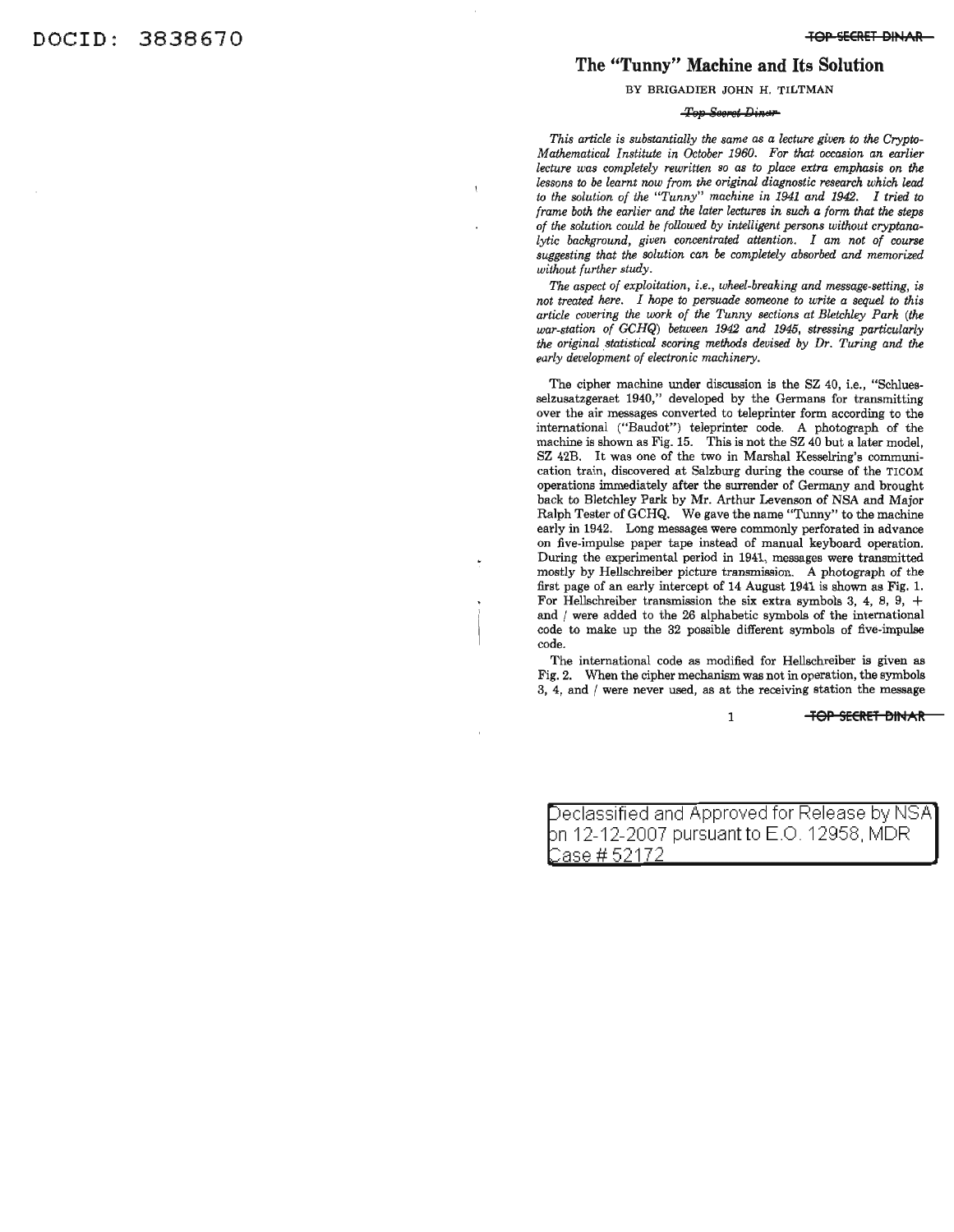### DO<sup>F</sup>CHET BOSSGET TOWNY" MACHINE **SECRET BINAR** J. H. TILTMAN **TOP SECRET BINAR**

was recorded on continuous sticky tape, / having no meaning anyway and 3 and 4 representing carriage-return and line-feed respectively. When the cipher mechanism was in operation, all 32 symbols were used about equally.

For purposes of this presentation, a cross or the letter  $X$  represents a perforation in the tape or an operative position, and a dot an unperforated or inoperative position.

The effect of the cipher mechanism is to apply a very long series of random impulses to the impulses of the plaintext letters in teleprinter form. After each position on the tape or each time a key is depressed, there is a movement of some of the wheels of the machine and to each successive plaintext letter a new set of five impulses is applied. The rules of application are as follows:

The result of applying cross to cross or dot to dot is a dot, cross to dot or dot to cross is a cross. For example, the letter P in the code is .xx.x; the five impulses due to the cipher mechanism at the point reached are  $\ldots$ xx (i.e., the letter O). The resultant five impulses from applying  $\ldots$ xx (i.e., the letter O) to  $\ldots$ xx.x (i.e., the letter P) are .xxx. (i.e., the letter C). It will at once be realized that the three letters P, 0 and C form a "triple" within which  $P + O = C$ ,  $P + C = O$ ,  $C + O = P$ , in other words mod. 2 addition. Figure 3 gives a chart of "triples."

There are twelve wheels on each of which a prearranged pattern of crosses and dots can be set up. The wheels are not interchangeable and each has its own cycle of points, the twelve cycles being prime to one another. The cycles are as follows reading from the left-hand side of the machine: 43, 47, 51, 53, 59, 37, 61, 41, 31, 29, 26, 23. The first five wheels form a bank called by us Psi wheels; the sixth and seventh form the motor mechanism, called by us Mu wheels; the last five form a bank called by us Chi wheels.

The patterns of cross and dot on the Psi and Chi wheels were  $E_{\text{CO}}$ changed monthly in 1941, daily in the later years of the war. The  $\frac{1}{4}$ . (b) patterns of the two Mu wheels were always changed daily. For EO each transmission a "starting setting" for each of the twelve wheels  $1.4 \times c$ . was prearranged. This setting was not indicated during the EO transmission except in the period prior to March 1942. Figure 4  $^{1.4. (d)}$ gives as an example the patterns of the twelve wheels in use for the "Bream" link (i.e., between Rome and Berlin) on 14 April 1944. (In 1944 SZ 42B was in use. This carried a security attachment not present in SZ 40). In Fig. 5 an example is shown of the effect of encipherment using the wheel patterns of Fig. 4. An arbitrary point (shown in square brackets) is assumed to have been reached in the movement of each wheel.

**"FOP SECRET** BIl~AR 2 3 **TOP SECRET** BIt~AR

I will now describe the steps of the original solution, which was accomplished without any continuity or collateral information, or any previous experience of five-unit cipher to guide us. We were fortunate in obtaining Hellschreiber intercepts (of which Fig. 1 gives an example) of early transmissions which passed between Vienna and Athens shortly after the invasion of Russia in the summer of 1941. The transmissions were frequently of very great length-I remember one of about 16,000 consecutive symbols of cipher. Each transmission began with a set of twelve personal names (Anton, Bertha, etc.), clearly a twelve-letter indicator. The symbol 9 was used as a separator in this preamble and a group of five 9's separated the clear preamble from the cipher text. At quite an early stage I had little difficulty in correlating the 26 letters of the alphabet and the six extra signs 3, 4, 8, 9,  $+$  and / with the 32 different sets of five-unit impulses. It was made easy for me by study of a series of messages of 22 July 1941 in which the crosses of the first impulse stream had not perforated, so that for example *Heinrich* was transmitted as H/INRICH and *Theodor* as TH/030R.

Among the early intercepts were a number of cases of two or more messages having the same twelve-letter indicator. Usually the two messages involved were consecutive but there were several cases in which the indicators were recognizable words, names or phrases, such as *Gratzeppelin* and *Kaeferboecks,* proving that the operator had the responsibility for selection of his message indicators. Kaeferboecks, I imagine, was some kind of a bug which was giving the sending operator trouble or a rude nickname for one of his colleagues-it appeared four times.**J**

On 30 August 1941, two very long messages were intercepted from Vienna to Athens with the same indicator HQIBPEXEZMUG. One had 3976 symbols of consecutive cipher text and the other was about 500 symbols longer:  $\frac{1}{100}$  research section at Bletchley Park pushed the recovery of the

which we built up during the process. In this case, I was doing the work myself and I suddenly reached the point at which it became obvious that the

In the course of the next ten days or so I succeeded in carrying recovery to the end of the shorter of the two messages, thereby recovering 3976 consecutive symbols of key. In this key there were, of course, a number of positions where the key was am-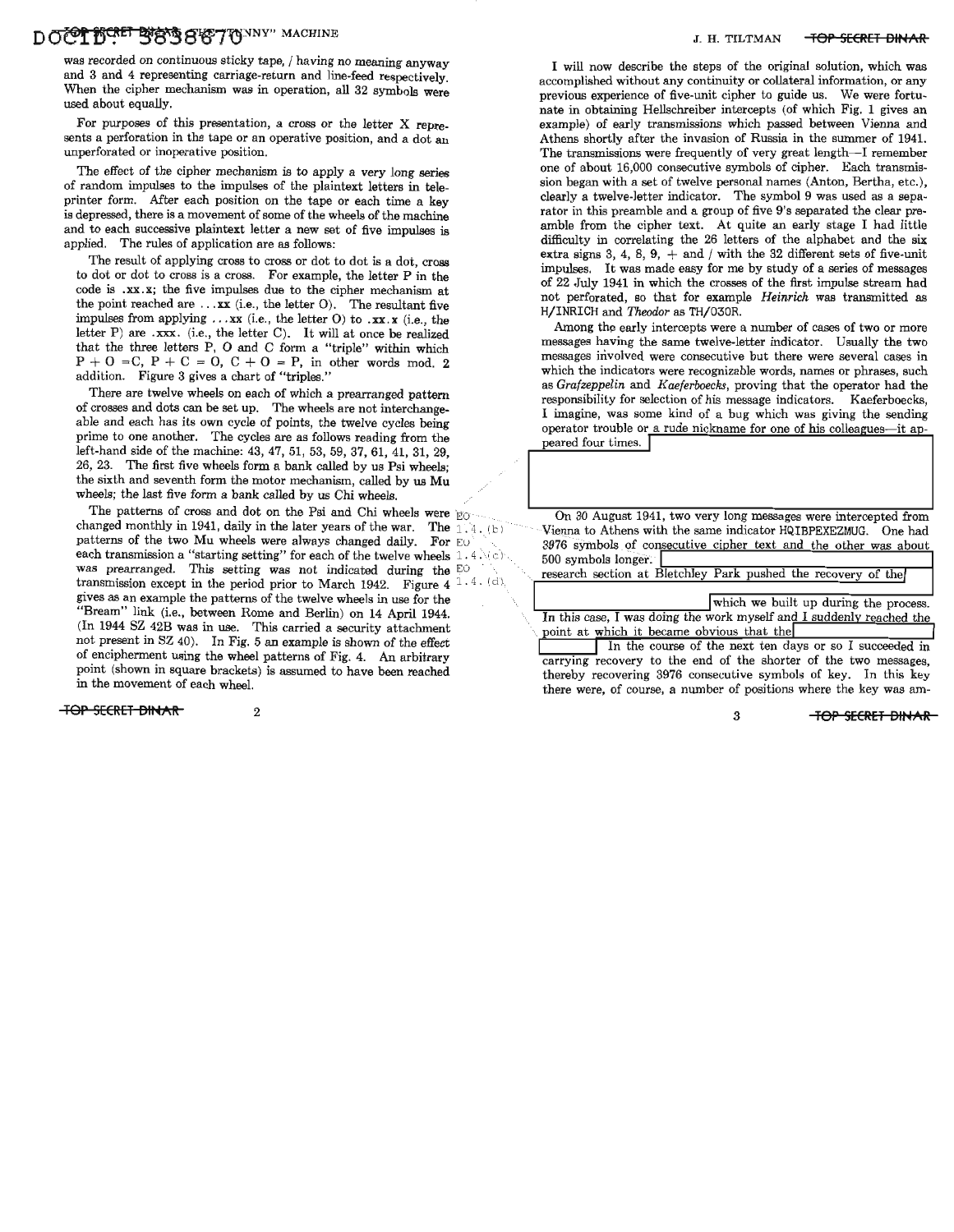### DIGICSTEDT: DINGER BE STAGY" MACHINE

biguous, though not generally for more than three consecutive, symbols. You will, I am sure, understand that when working in mod. 2 there is usually no way of telling which plain text belongs to which cipher transmission and thus  $\vert$  are  $\vert$ produced. In this case, however, the ambiguity disappeared when I reached the end of the shorter message. The plain text proved to be a report for the personal information of the German military attache in Athens on the situation on the

 $ED 1.4. (b)$  $ED 1.4. (c) \nEO 1.4. (d)$ 

In both plaintext versions, there were many places where the sending operator had struck a wrong key or made some other mistake necessitating long stretches of corrections and repetitions. **I**

I took no part in the reconstruction of the machine from the long stretch of key which I had recovered. It was studied in its five individual impulse streams by the members of my Research Section and most of the work of reconstruction was done by Dr. Morgan and Mr. Tutte. However, no obvious periodicity was at first observed and no progress was made for about four months.  $\overline{\phantom{a}}$ 

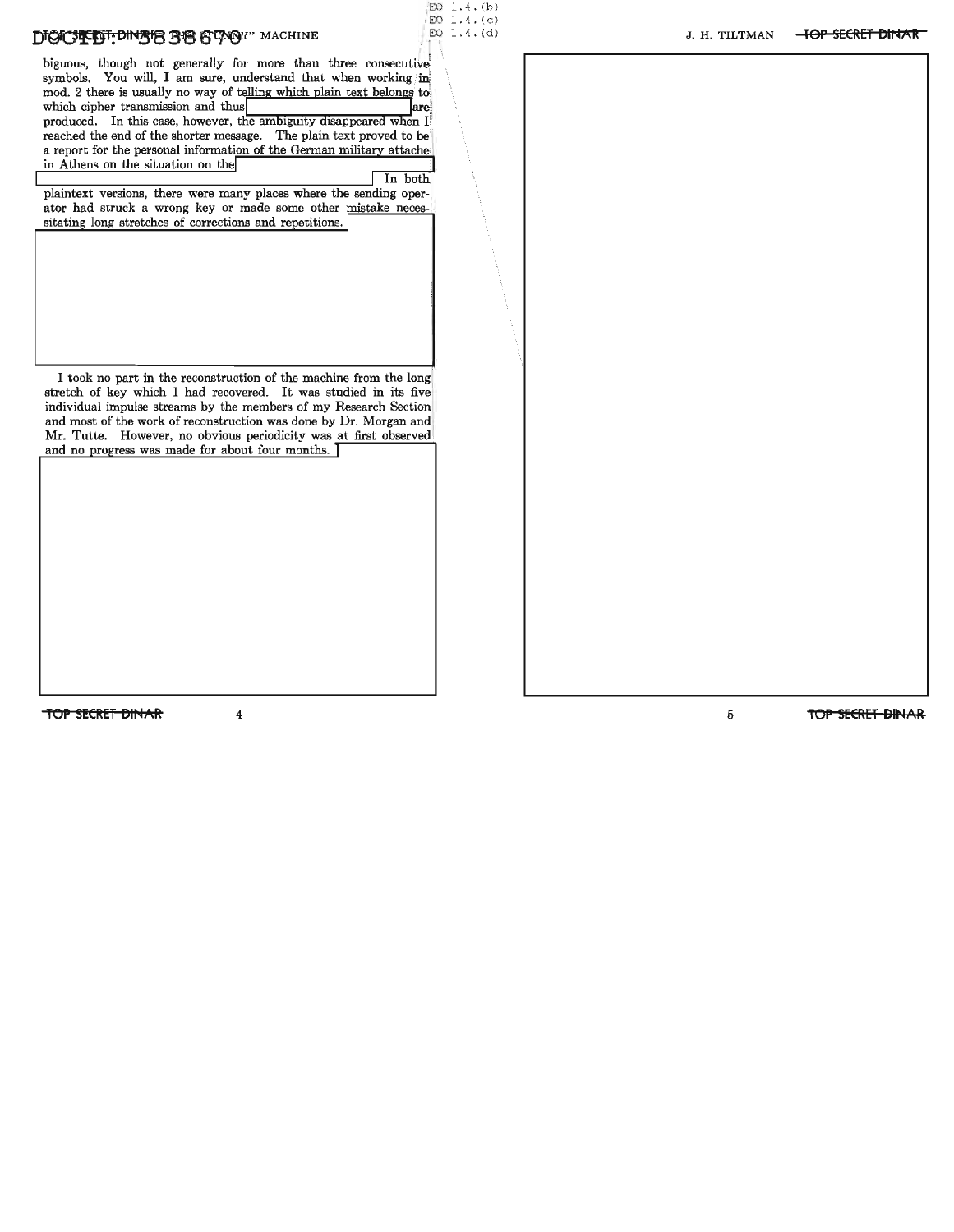

TOP SECRET DINAR-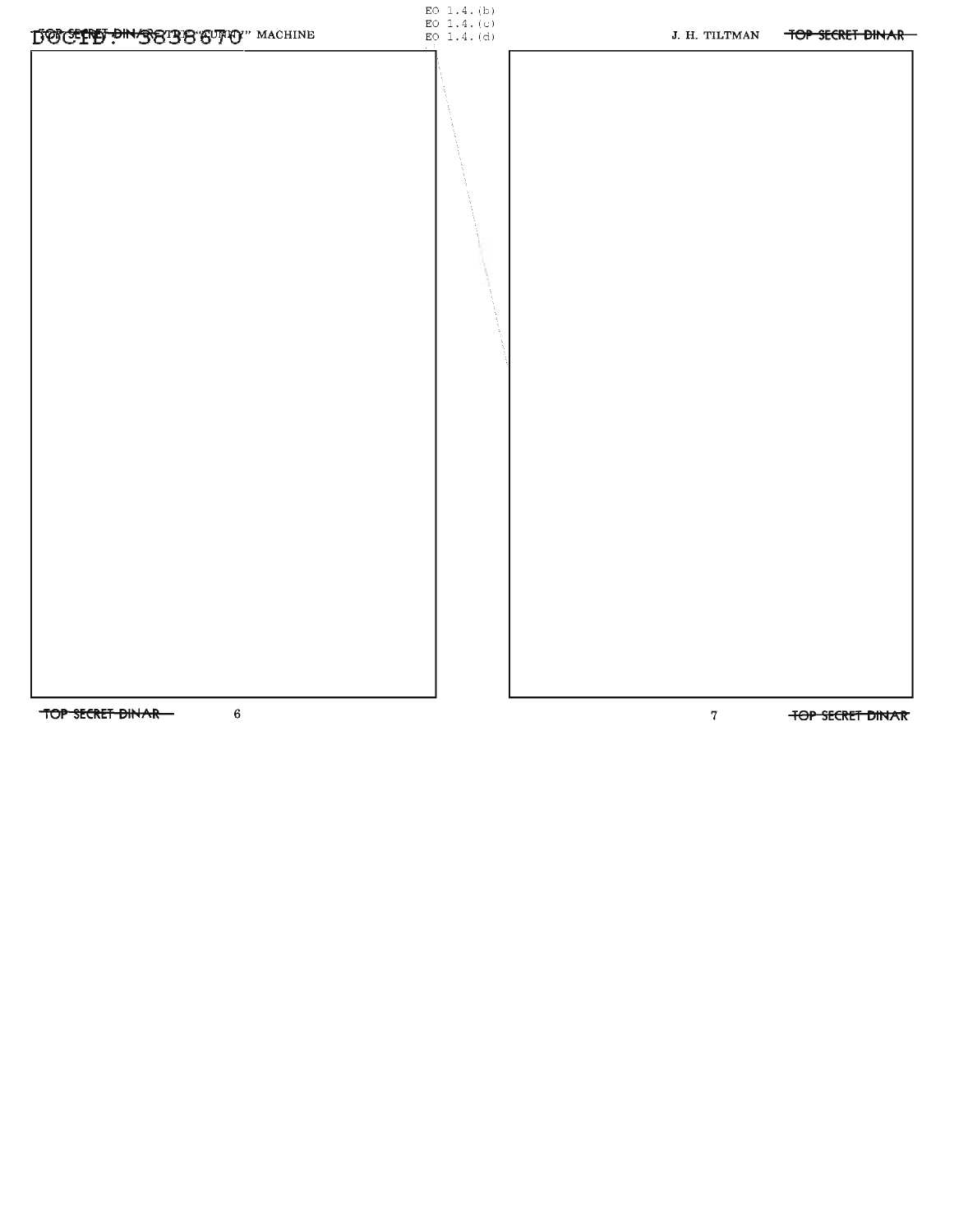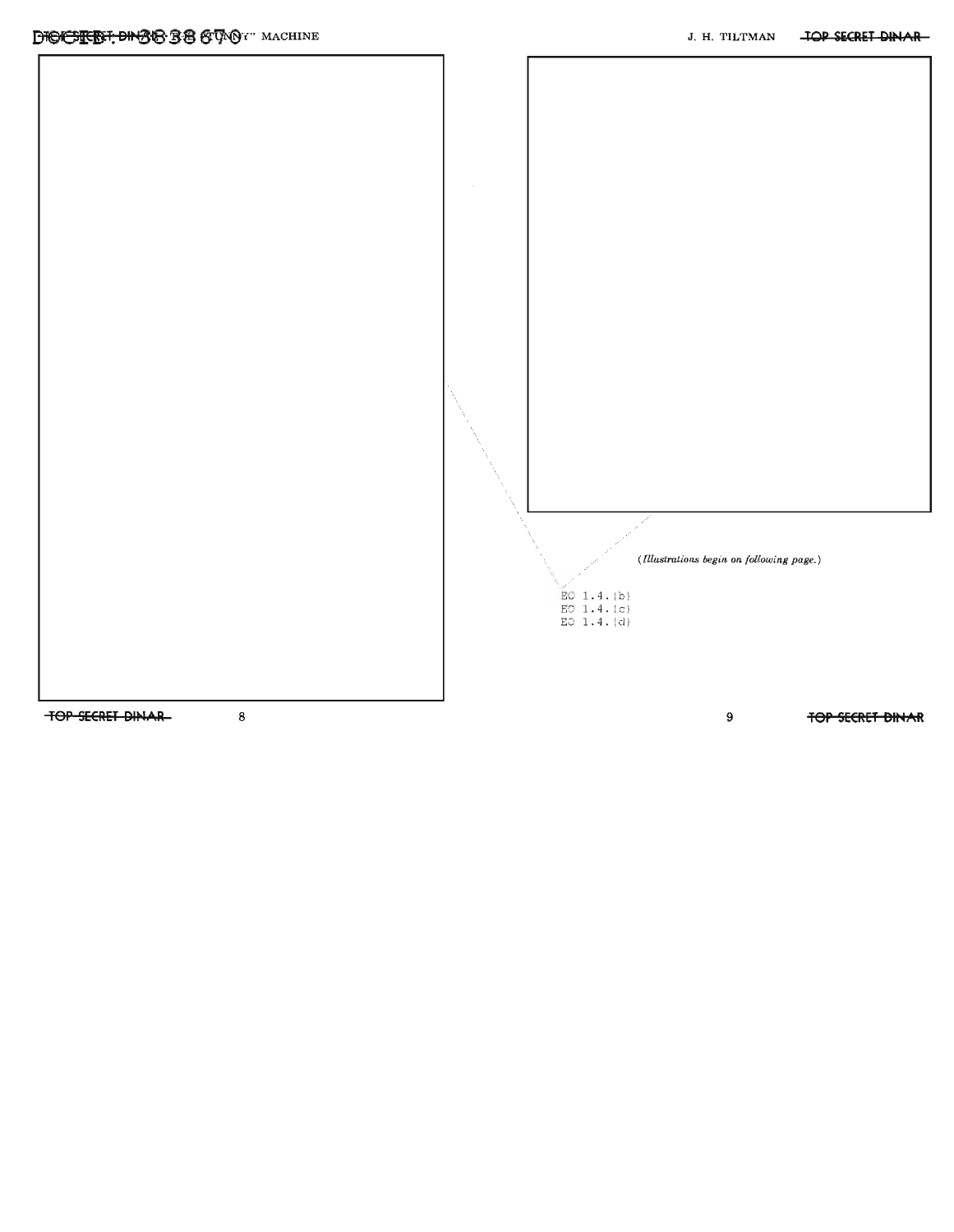#### DESCRIPT DISCS 3 B CT ON Y" MACHINE



| LOWER CASE UPPER CASE |                          |                |                      |                      |                      |                           |
|-----------------------|--------------------------|----------------|----------------------|----------------------|----------------------|---------------------------|
| A                     | $\overline{\phantom{0}}$ | x x            |                      |                      |                      | $\overline{a}$            |
| в                     | q                        | X              |                      |                      | x                    | x                         |
| C                     | $\ddot{\phantom{a}}$     | ï              | x                    | x                    | x                    |                           |
| D                     |                          | x              |                      |                      | x                    |                           |
| E                     | 3                        | x              |                      |                      |                      |                           |
| F                     |                          | x              | $\ddot{\phantom{0}}$ | x                    | x                    | $\ddot{\phantom{a}}$      |
| G                     |                          | ï              | x                    | l,                   | x                    | х                         |
| H                     |                          |                | $\ddot{\phantom{0}}$ | x                    | ï                    | X                         |
| I                     | 8                        |                | x                    | x                    | ï                    | ٠                         |
| J                     |                          | x              | x                    | ٠                    | x                    |                           |
| K                     | $\overline{\mathcal{L}}$ | x              | x                    | x                    | x                    | $\ddot{\phantom{0}}$      |
| L                     | }                        |                | X                    |                      |                      | x                         |
| M                     | ,                        |                |                      | x                    | x                    | x                         |
| N                     | ,                        |                | i.                   | x                    | х                    | ٠                         |
| 0                     | 9                        |                |                      | $\ddot{\phantom{0}}$ | x                    | x                         |
| P                     | ø                        |                | x                    | x                    | $\overline{a}$       | X                         |
| Q                     | ı                        | x              | x                    | x                    |                      | x                         |
| $\mathbb R$           | $\overline{\bf 4}$       | $\overline{a}$ | x                    | ï                    | x                    |                           |
| S                     |                          | x              | ï                    | x                    |                      |                           |
| T                     | 5                        |                |                      |                      |                      | x                         |
| U                     | 7                        | x              | x                    | x                    | ï                    |                           |
| V                     |                          |                | x                    | x                    | x                    | x                         |
| W                     | 2                        | x              | x                    | $\ddot{\phantom{0}}$ |                      | x                         |
| X                     | 1                        | X              | $\overline{a}$       | x                    | x                    | $\boldsymbol{\mathsf{x}}$ |
| Υ                     | 6                        | x              | $\overline{a}$       | x                    | J.                   | x                         |
| z                     | <b>REPEAT</b>            | x              |                      |                      | $\ddot{\phantom{0}}$ | x                         |
| <b>LINE FEED</b>      |                          |                |                      |                      | x                    |                           |
| CAR. RETURN           |                          |                | x                    |                      |                      |                           |
|                       | LOWER CASE               | x              | x                    | x                    | x                    | х                         |
| <b>SPACE</b>          |                          |                |                      | X                    |                      |                           |
| <b>UPPER CASE</b>     |                          |                | x x                  | $\ddot{\phantom{a}}$ |                      | x x                       |
| NO MEANING            |                          | ٠              | $\bullet$            | $\cdot$              | ٠                    |                           |

i

 $\ddot{\phantom{a}}$ 

Fig. 2.--International T/P Code

Fig. 1.

**TOP SECRET DINAR** 

 $10$ 

11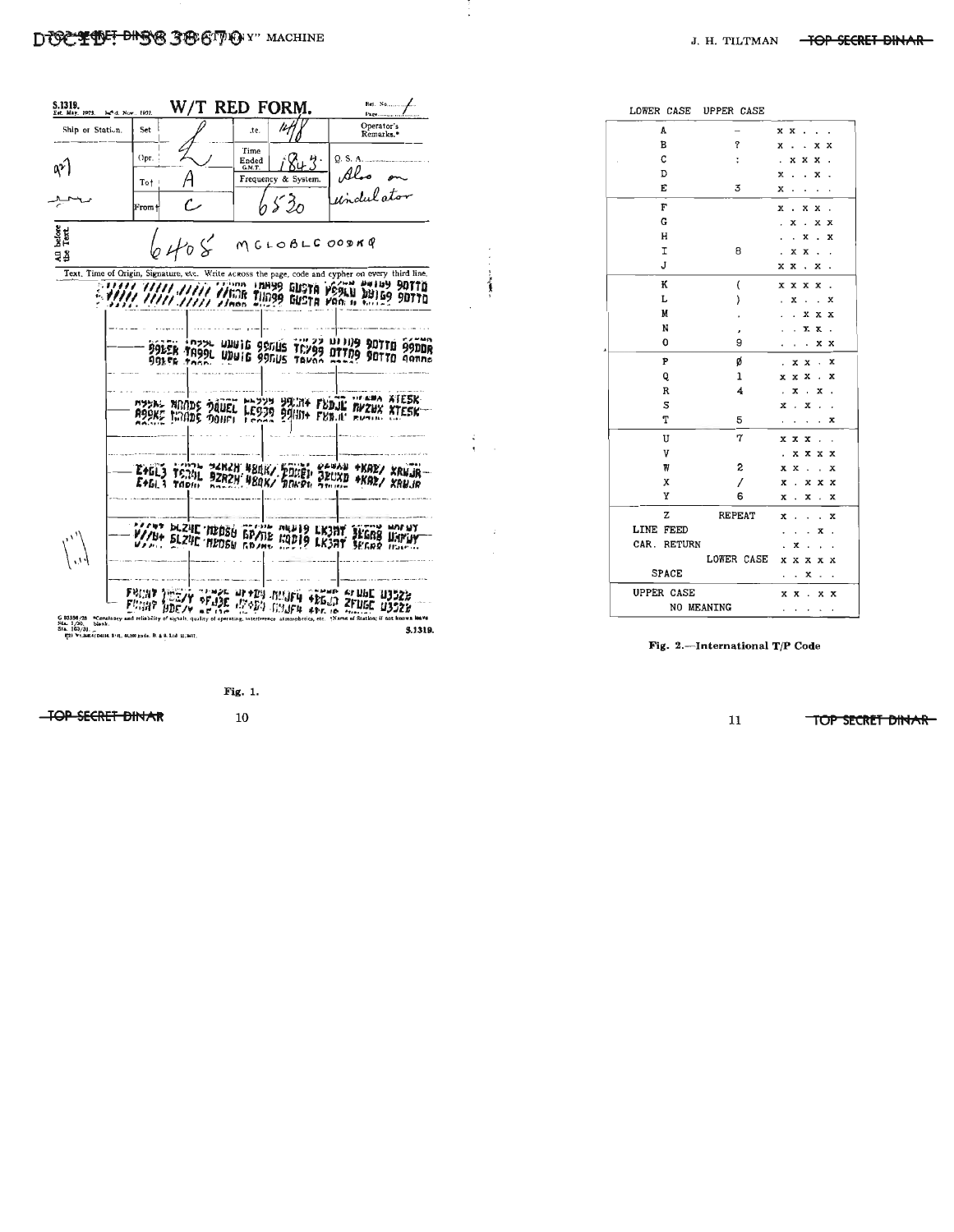# DOCID: 3838670<br><del>TOP SECRET DINAR</del> THE "TUNNY" MACHINE

| HELLS A B C D E F G H I J K L M N O P Q R S T U V W X Y Z 3 4 8 9 + / |  |  |  |  |  |  |  |  |  |  |  |  |  |  |                                                                                                             |                                                                             |
|-----------------------------------------------------------------------|--|--|--|--|--|--|--|--|--|--|--|--|--|--|-------------------------------------------------------------------------------------------------------------|-----------------------------------------------------------------------------|
| А                                                                     |  |  |  |  |  |  |  |  |  |  |  |  |  |  | / G F R 4 C B Q S 3 N Z 8 K + Y H D I W 9 X T V P L J E M U O A                                             |                                                                             |
| в                                                                     |  |  |  |  |  |  |  |  |  |  |  |  |  |  | G / Q T 0  H A F 8 L P J S Y E  K C W M D   V U R 9 N 3 Z + I X 4 B                                         |                                                                             |
| C                                                                     |  |  |  |  |  |  |  |  |  |  |  |  |  |  | $\mathbf{F}\hspace{0.08cm}$ о / u к а н с з ѕ е м г 4 р о в э ј v р т х w + з т н z в т с                   |                                                                             |
| D                                                                     |  |  |  |  |  |  |  |  |  |  |  |  |  |  | RTU / 3 9 W X K 4 I + Y S Z 8 V A N B C Q G H M O E J P F L D                                               |                                                                             |
| Е                                                                     |  |  |  |  |  |  |  |  |  |  |  |  |  |  | $4$ O K 3 /  N + Y U R $ $ C W X F B $ $ Q P J 9 Z   I 8 L M H $ $ T D A V S $ $ G E                        |                                                                             |
| F                                                                     |  |  |  |  |  |  |  |  |  |  |  |  |  |  | C H A 9 N $\mid$ / Q B J I $\mid$ 4 8 Z E Y $\mid$ + G U 3 X R W V T O M S K L D P F                        |                                                                             |
| G                                                                     |  |  |  |  |  |  |  |  |  |  |  |  |  |  | BAHW + Q / C M Z Y 3 I P 4 N F T 8 R X 9 D U K J L O S V E G                                                |                                                                             |
| н                                                                     |  |  |  |  |  |  |  |  |  |  |  |  |  |  | Q F G X Y B C / L 8 + I 3 0 N 4 A V Z 9 W R U D E S M P J T K H                                             |                                                                             |
| 1                                                                     |  |  |  |  |  |  |  |  |  |  |  |  |  |  | S 8 3 K U J M L / F D H G R V T Z N A P E O Y + W Q C 9 B 4 X I                                             |                                                                             |
| J                                                                     |  |  |  |  |  |  |  |  |  |  |  |  |  |  | 3 L S 4 R I Z 8 F / 9 B Q U W X M E C + N Y O P V G A D H K T J                                             |                                                                             |
| к                                                                     |  |  |  |  |  |  |  |  |  |  |  |  |  |  | NPEIC 4 Y + D 9 / X W A Q B O S R 8 3 Z M L G V U F T J H K                                                 |                                                                             |
| L                                                                     |  |  |  |  |  |  |  |  |  |  |  |  |  |  | Z J M + W $\mid$ 8 3 I H B $\mid$ X $/$ C V R $\mid$ 9 S 0 Q 4 $\mid$ Y N E K U $\mid$ A G T F P $\mid$ D L |                                                                             |
| M                                                                     |  |  |  |  |  |  |  |  |  |  |  |  |  |  | $8$ S L Y X Z I 3 G Q W C / T 9 R J P B N $ +$ 4 K E D F H V A O U M                                        |                                                                             |
| N                                                                     |  |  |  |  |  |  |  |  |  |  |  |  |  |  | KY4SFEPORUAVT/HG+IDMJL8ZBX9CW3QN                                                                            |                                                                             |
| 0                                                                     |  |  |  |  |  |  |  |  |  |  |  |  |  |  | + E P Z B Y 4 N V W Q R 9 H / C K L X 3 8 I J S F D T G U M A O                                             |                                                                             |
| P                                                                     |  |  |  |  |  |  |  |  |  |  |  |  |  |  | Y K O 8 Q + N 4 T X B 9 R G C   / E M W I Z 3 S J A U V H D L F P                                           |                                                                             |
| Q                                                                     |  |  |  |  |  |  |  |  |  |  |  |  |  |  | H C B V P G F A Z M O S J + K E / X L U T D 9 R 4 I 8 Y 3 W N Q                                             |                                                                             |
| R                                                                     |  |  |  |  |  |  |  |  |  |  |  |  |  |  | D W 9 A J U T V N E S O P I L M X / K G F H B Q 8 + 4 3 Y C Z R                                             |                                                                             |
| S                                                                     |  |  |  |  |  |  |  |  |  |  |  |  |  |  | I M J N 9 3 8 Z A C R Q B D X W L K / Y 4 + P 0 T H F U G E V S                                             |                                                                             |
| т                                                                     |  |  |  |  |  |  |  |  |  |  |  |  |  |  | W D V B Z X R 9 P + B 4 N M 3 I U G Y / Q C A F S E O L K H J T                                             |                                                                             |
| U                                                                     |  |  |  |  |  |  |  |  |  |  |  |  |  |  | $9$ V D C I R X W E N $3$ Y + J 8 $\mid$ Z T F 4 Q $\mid$ / B H G L P K S 0 A M U                           |                                                                             |
| v                                                                     |  |  |  |  |  |  |  |  |  |  |  |  |  |  | X U T Q 8 W 9 R 0 Y Z N 4 L I 3 D H + C B / F A J K P M E G S V                                             |                                                                             |
| ₩                                                                     |  |  |  |  |  |  |  |  |  |  |  |  |  |  | T R X G L V D U Y O M E K 8 J S 9 B P A H F / C I 4 + Z N Q 3 W                                             |                                                                             |
| x                                                                     |  |  |  |  |  |  |  |  |  |  |  |  |  |  |                                                                                                             | V 9 W H M T U D + P L K E Z S J R Q O F G A C / 3 N Y 8 4 B I X             |
| Y                                                                     |  |  |  |  |  |  |  |  |  |  |  |  |  |  |                                                                                                             | $P N + M H$   O K E W V G U D B F   A 4 8 T S   L J I 3 /   9 X Q R Z   C Y |
| z                                                                     |  |  |  |  |  |  |  |  |  |  |  |  |  |  |                                                                                                             | L 3 8 0 T M J S Q G V A F X D U I + H E P K 4 N 9 / B W C Y R Z             |
| 3                                                                     |  |  |  |  |  |  |  |  |  |  |  |  |  |  |                                                                                                             | J Z I E D S L M C A U G H 9 T V 8 4 F O K P + Y X B / R Q N W 3             |
| 4                                                                     |  |  |  |  |  |  |  |  |  |  |  |  |  |  | $E + N J A K O P 9 D F T V C G H Y 3 U L S M Z B Q W R / X I B 4$                                           |                                                                             |
| 8                                                                     |  |  |  |  |  |  |  |  |  |  |  |  |  |  | M I Z P V L S J B H T F A W U D 3 Y G K O E N 4 R C Q X / $+$ 9 8                                           |                                                                             |
| 9                                                                     |  |  |  |  |  |  |  |  |  |  |  |  |  |  | U X R F S O V T 4 K J P O 3 M L W C E H A G Q B Z Y N I + / 8 9                                             |                                                                             |
| $^{+}$                                                                |  |  |  |  |  |  |  |  |  |  |  |  |  |  |                                                                                                             | $0.4$ Y L G P E K X T H D U Q A F N Z V J M S 3 I C R W B 9 8 $1/$ +        |
| $\prime$                                                              |  |  |  |  |  |  |  |  |  |  |  |  |  |  |                                                                                                             | A B C D E F G H I J K L M N O P Q R S T U V W X Y Z 3 4 8 9 + /             |

Fig. 3.-Chart of "Triples"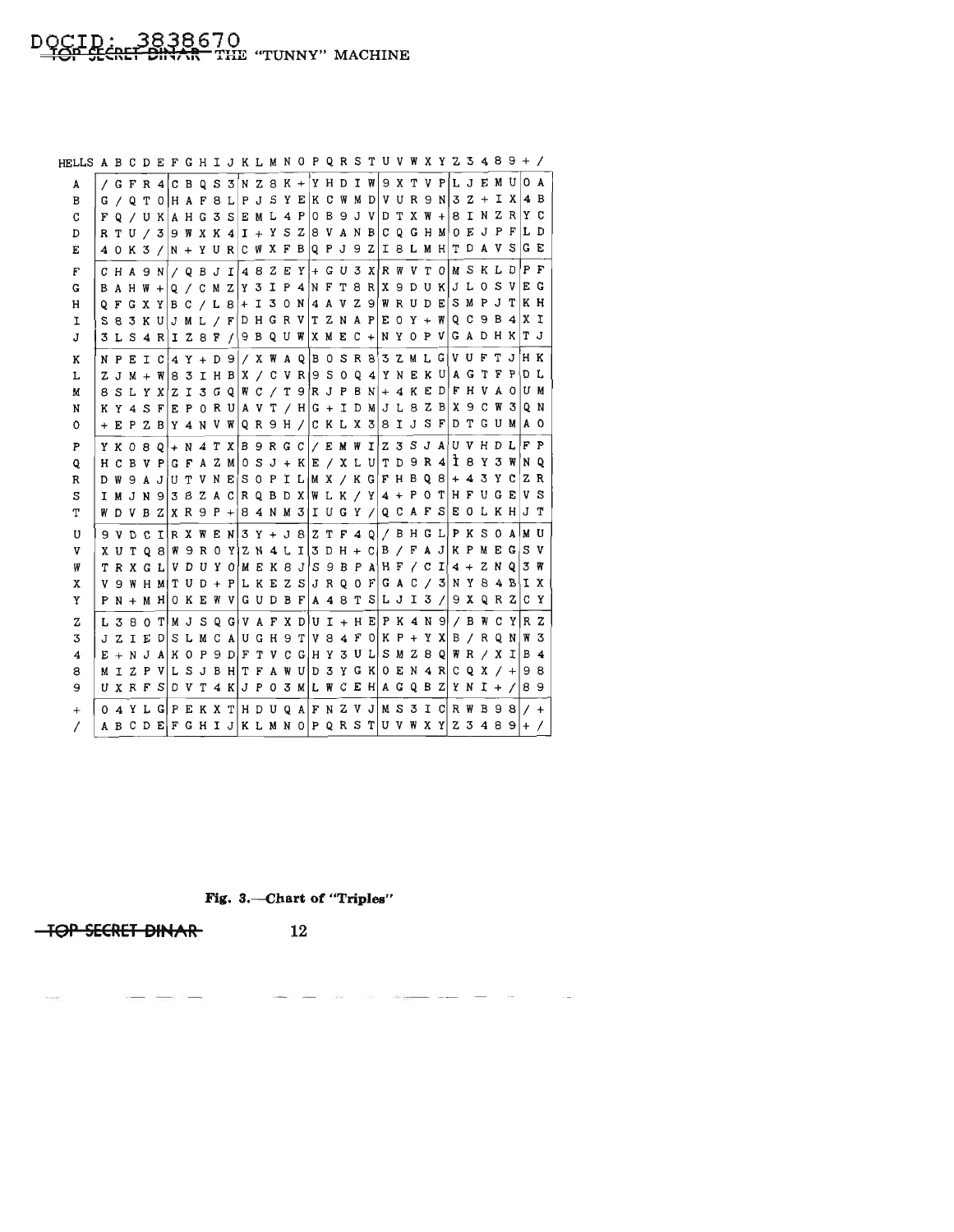# DOCID: 3838670

|    |                                                                                                            |  |  |  |  | -10 |  |  |  | -20 |  |  |  | -30 |  |  |  |  |  |  |  |  | 50 |  |  |  |  |
|----|------------------------------------------------------------------------------------------------------------|--|--|--|--|-----|--|--|--|-----|--|--|--|-----|--|--|--|--|--|--|--|--|----|--|--|--|--|
|    |                                                                                                            |  |  |  |  |     |  |  |  |     |  |  |  |     |  |  |  |  |  |  |  |  |    |  |  |  |  |
|    |                                                                                                            |  |  |  |  |     |  |  |  |     |  |  |  |     |  |  |  |  |  |  |  |  |    |  |  |  |  |
|    |                                                                                                            |  |  |  |  |     |  |  |  |     |  |  |  |     |  |  |  |  |  |  |  |  |    |  |  |  |  |
|    |                                                                                                            |  |  |  |  |     |  |  |  |     |  |  |  |     |  |  |  |  |  |  |  |  |    |  |  |  |  |
|    | 5 PSI 5  . x . x .  x . x . x  x x  . x x  x x . x x  x x . x x  . x  . x  x x x  . x x  x x x  . x x  . x |  |  |  |  |     |  |  |  |     |  |  |  |     |  |  |  |  |  |  |  |  |    |  |  |  |  |
|    |                                                                                                            |  |  |  |  |     |  |  |  |     |  |  |  |     |  |  |  |  |  |  |  |  |    |  |  |  |  |
|    | 6 MU                                                                                                       |  |  |  |  |     |  |  |  |     |  |  |  |     |  |  |  |  |  |  |  |  |    |  |  |  |  |
|    |                                                                                                            |  |  |  |  |     |  |  |  |     |  |  |  |     |  |  |  |  |  |  |  |  |    |  |  |  |  |
|    |                                                                                                            |  |  |  |  |     |  |  |  |     |  |  |  |     |  |  |  |  |  |  |  |  |    |  |  |  |  |
|    |                                                                                                            |  |  |  |  |     |  |  |  |     |  |  |  |     |  |  |  |  |  |  |  |  |    |  |  |  |  |
|    |                                                                                                            |  |  |  |  |     |  |  |  |     |  |  |  |     |  |  |  |  |  |  |  |  |    |  |  |  |  |
| 13 | 10 CHI 3  . . x x x   . x x  x  x x x  x x . x x   . x x .                                                 |  |  |  |  |     |  |  |  |     |  |  |  |     |  |  |  |  |  |  |  |  |    |  |  |  |  |
|    | 11 CHI 4   x x .   x  x   .   x  . x   x x x   x                                                           |  |  |  |  |     |  |  |  |     |  |  |  |     |  |  |  |  |  |  |  |  |    |  |  |  |  |
|    | 12 CHI 5   x   x . x x .   . x   x x x . x   x x .                                                         |  |  |  |  |     |  |  |  |     |  |  |  |     |  |  |  |  |  |  |  |  |    |  |  |  |  |
|    |                                                                                                            |  |  |  |  |     |  |  |  |     |  |  |  |     |  |  |  |  |  |  |  |  |    |  |  |  |  |

## Fig. 4.--Wheel-Patterns for "Bream" Link (Berlin and Rome) 14th April 1944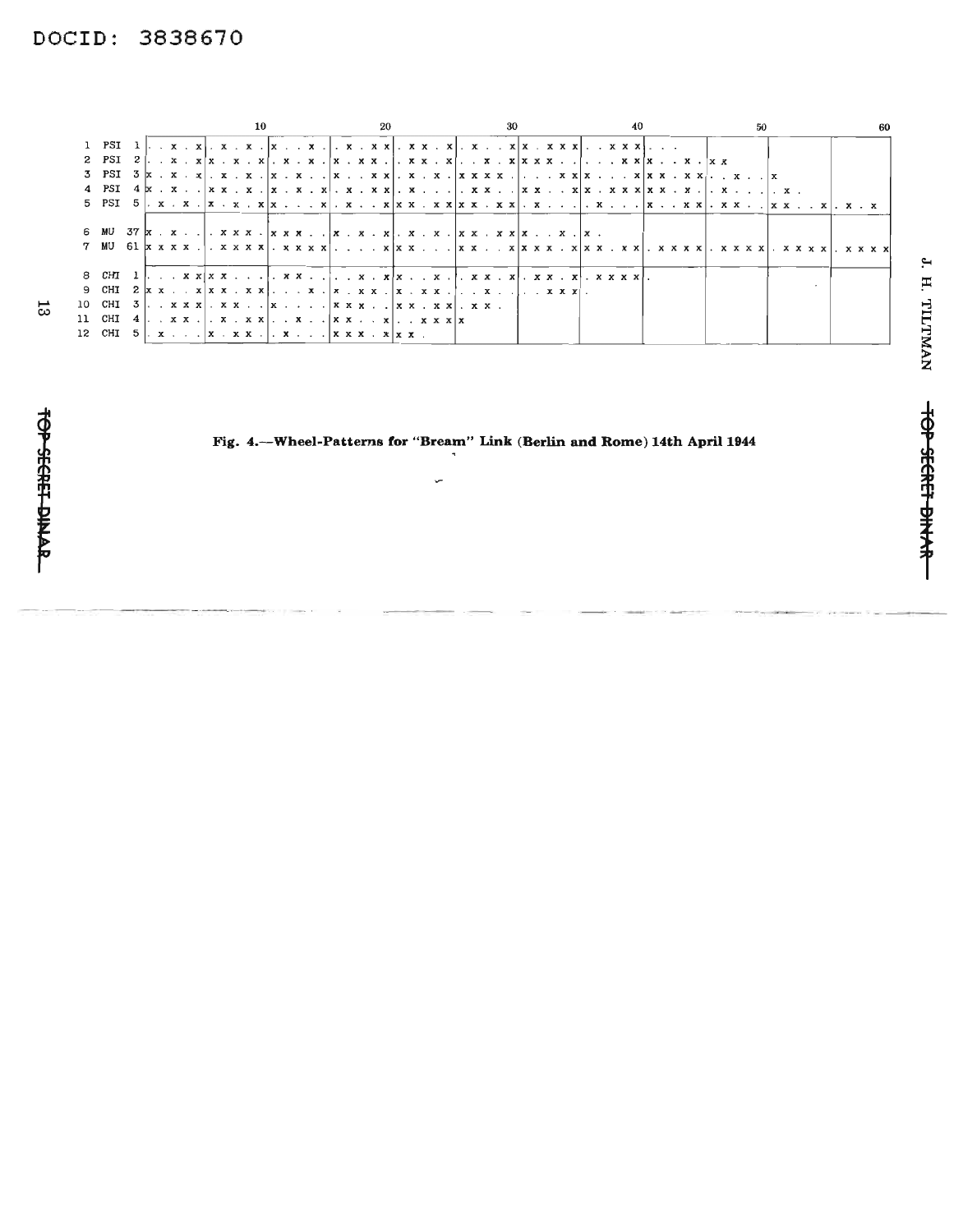

TOP SECRET BINAR 14 14 15 TOP SECRET BINAR 15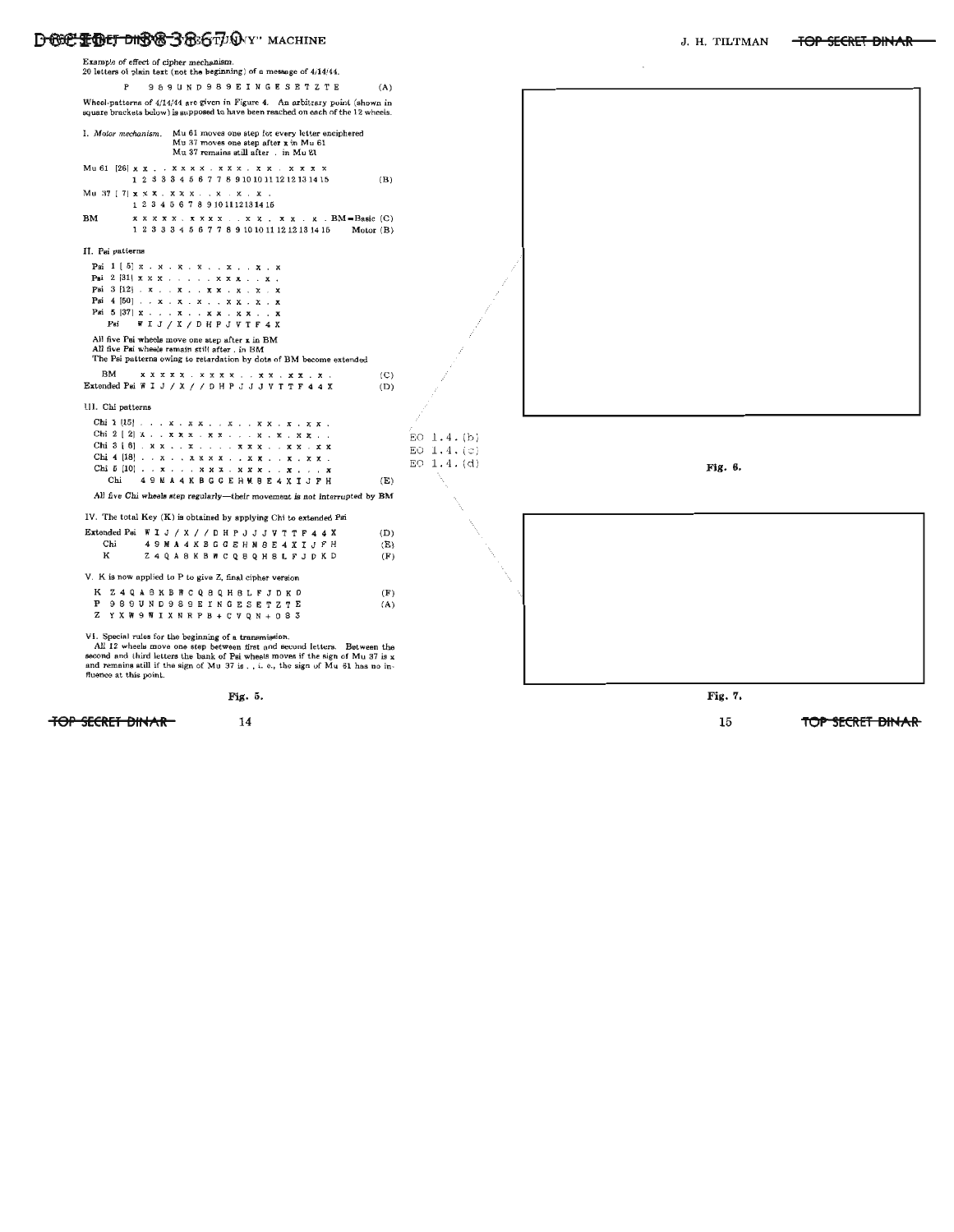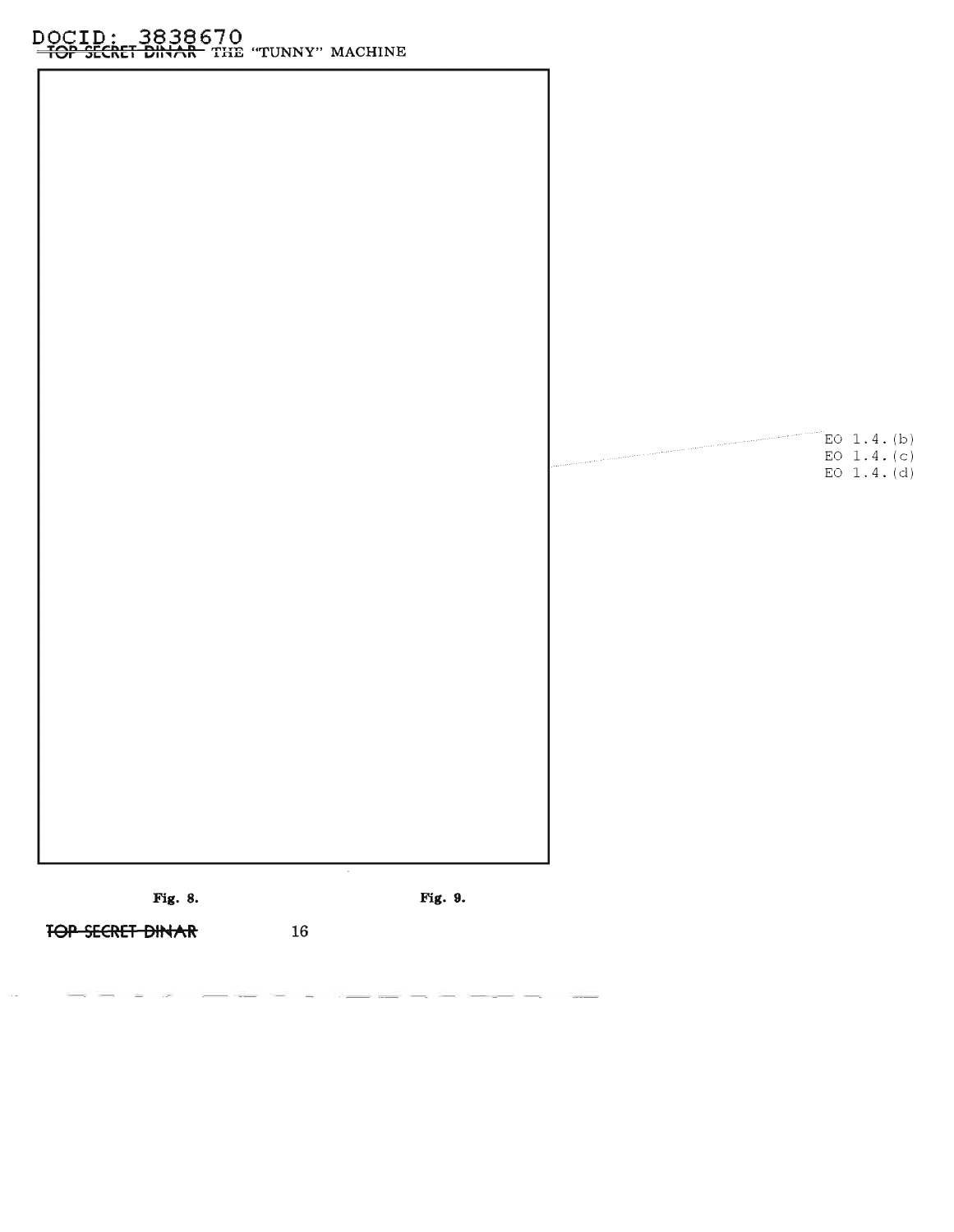DOCID: 3838670



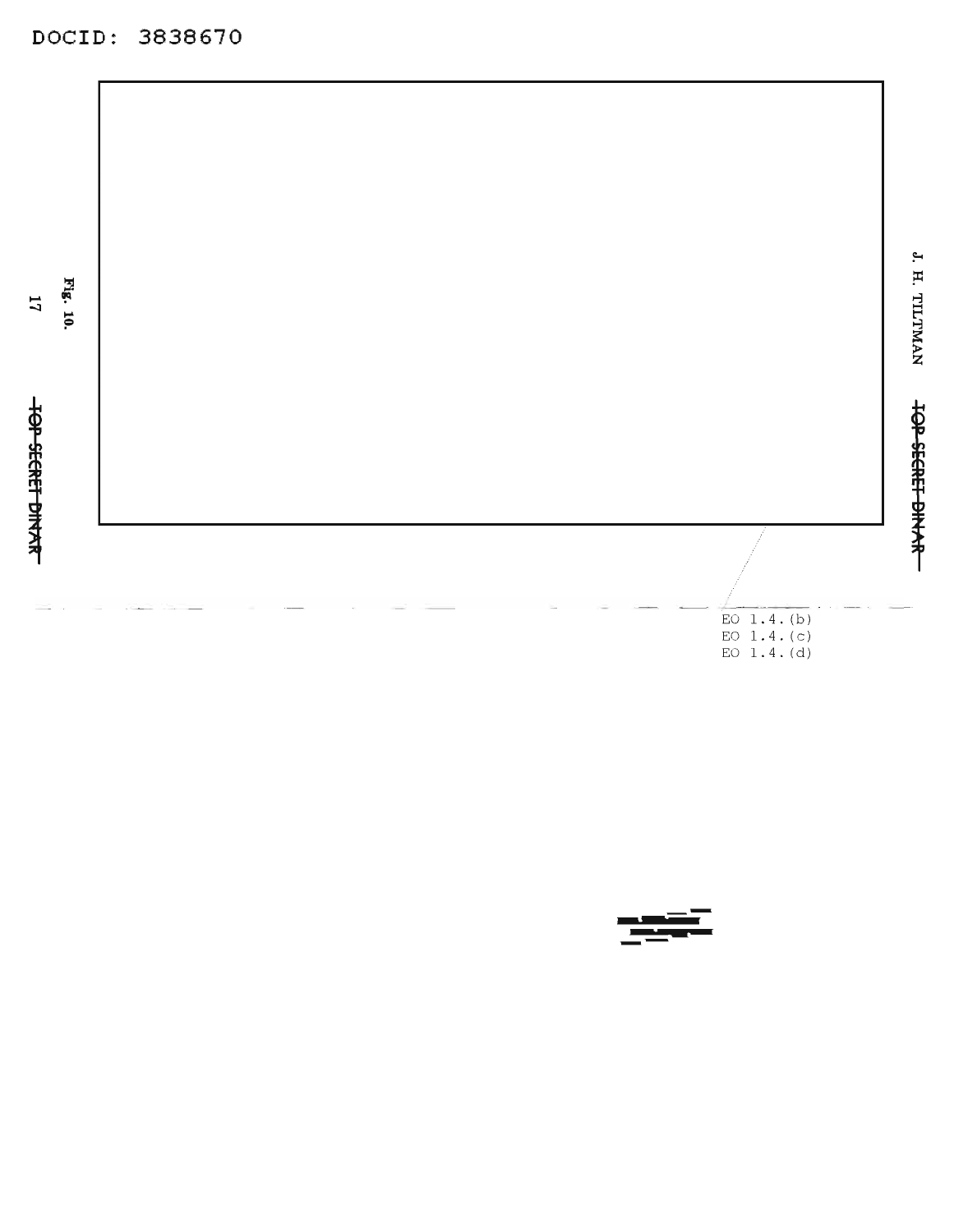

**TOP SECRET DINAR-**

18

Fig. 12. 19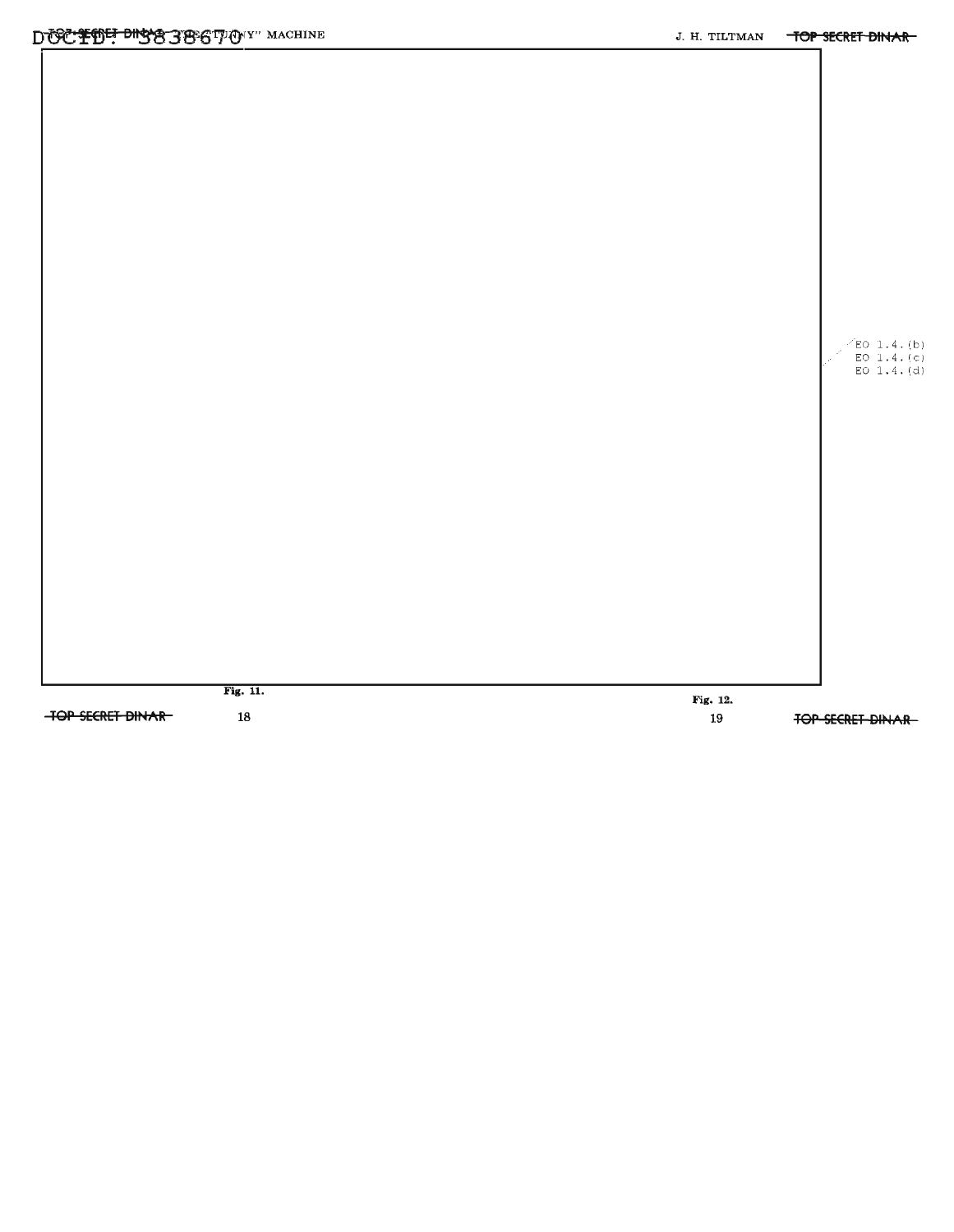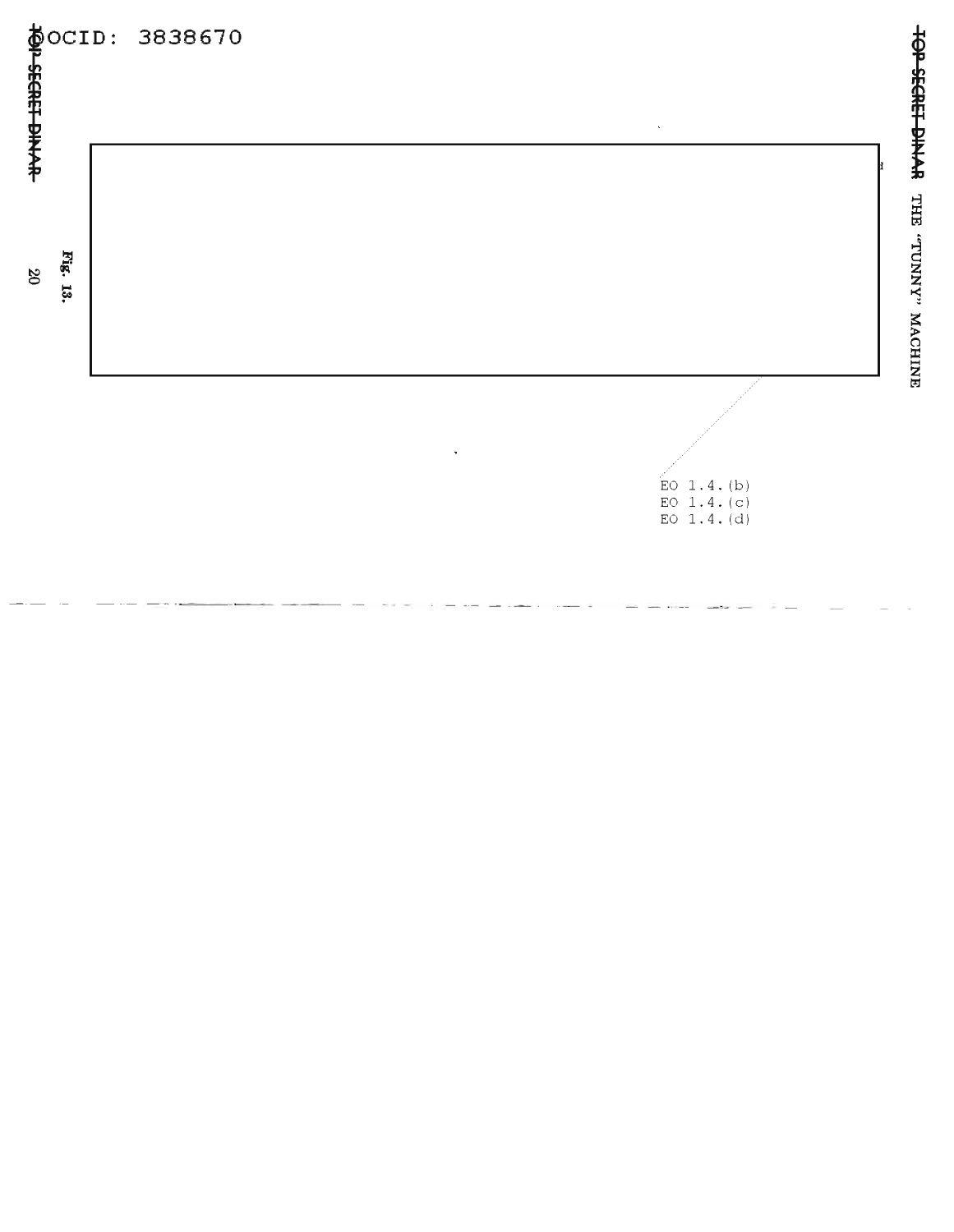

|        |                  | 120000 | E0 1.4. (b)                  |
|--------|------------------|--------|------------------------------|
|        |                  |        | EO $1.4.(c)$<br>EO $1.4.(d)$ |
|        |                  |        |                              |
|        |                  |        |                              |
|        |                  |        |                              |
|        |                  |        |                              |
|        |                  |        |                              |
|        |                  |        |                              |
|        |                  |        |                              |
|        |                  |        |                              |
|        |                  |        |                              |
| $21\,$ | TOP SECRET DINAR |        |                              |

------